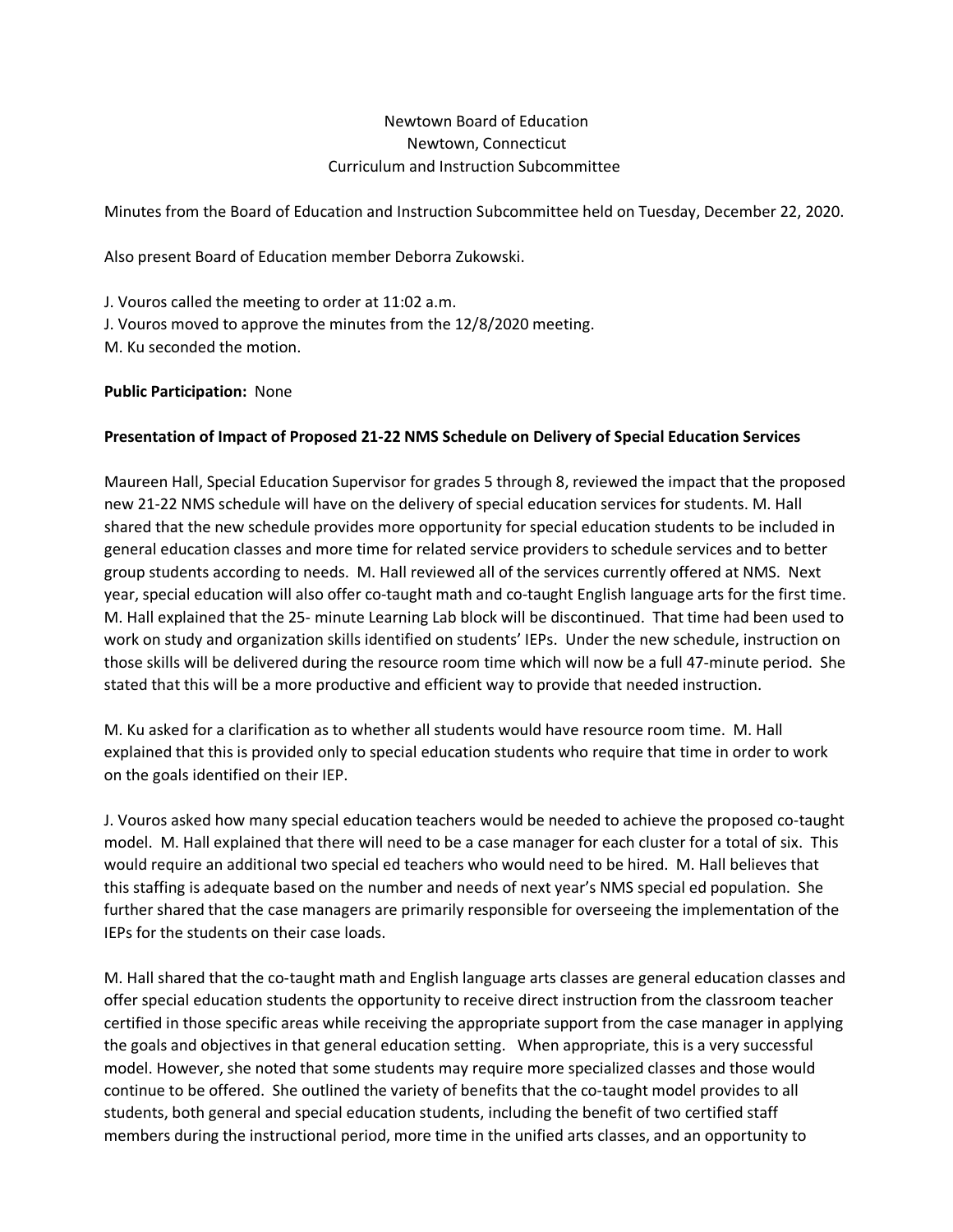participate in world language. Special education students will also benefit from more time in the resource room and more flexibility for when related services are provided.

M. Hall explained that training and support will be provided to all teachers so that they can be successful in the co-taught model.

A. Uberti said that she had received additional questions from the sub-committee members and had provided the answers back to them in writing ahead of the meeting. She will be posting those questions and answers with the meeting minutes so they will be available to the public. She asked if there were any additional questions or points of clarification needed.

J. Vouros questioned whether the Reading curriculum that is currently delivered to general education students will be replaced by Lexia. A. Uberti answered that the Reading curriculum will be discontinued. One of the goals of the schedule redesign was be able to create a tiered intervention model where students would receive targeted intervention in their identified areas of weakness and also be able to move fluidly in and out of intervention as needed. Individual student intervention plans will be developed and these may or may not include the use of Lexia. This will depend on the student's learning profile and what has or has not worked in the past. The goal is to support students so that they can successfully participate in the grade level curriculum to the greatest degree possible.

J. Vouros inquired about advanced math classes. T. Einhorn stated that advanced math will continue to be offered for those students requiring it.

During the meeting it was decided that the proposed new schedule will be presented to the Board of Education at the January  $5<sup>th</sup>$  meeting. In order to allow adequate time for Board Members to understand the schedule, A. Uberti will share the video links from the December  $8<sup>th</sup>$  and 22<sup>nd</sup> C & I meeting in advance of the January 5<sup>th</sup> meeting so that Board members can have time to review the new schedule and have the opportunity to submit any questions prior to the January meeting.

M. Ku and J. Vouros agreed that, as subcommittee members, who have received the details of the new schedule, they will recommend that the new schedule be approved by the full Board.

**Questions Submitted by C&I Subcommittee on the topic of the Proposed 20-21 NMS Schedule in Advance of 12.22.20 C&I Meeting; Answers provided by Tom Einhorn, Principal, and Jim Ross, Assistant Principal**

**Topic: Change from a seven period day to an eight period day.**

Does this change mean that CORE teachers will now be teaching five periods a day, when in the past they had been teaching four periods per day?

*Core teachers (Cluster) will be teaching 5 sections each day, as allowable by Contract. Previously they taught 4 periods and a learning lab.*

## **Topic: World Language**

*The majority of students will still have the choice of both French and Spanish. Students receiving*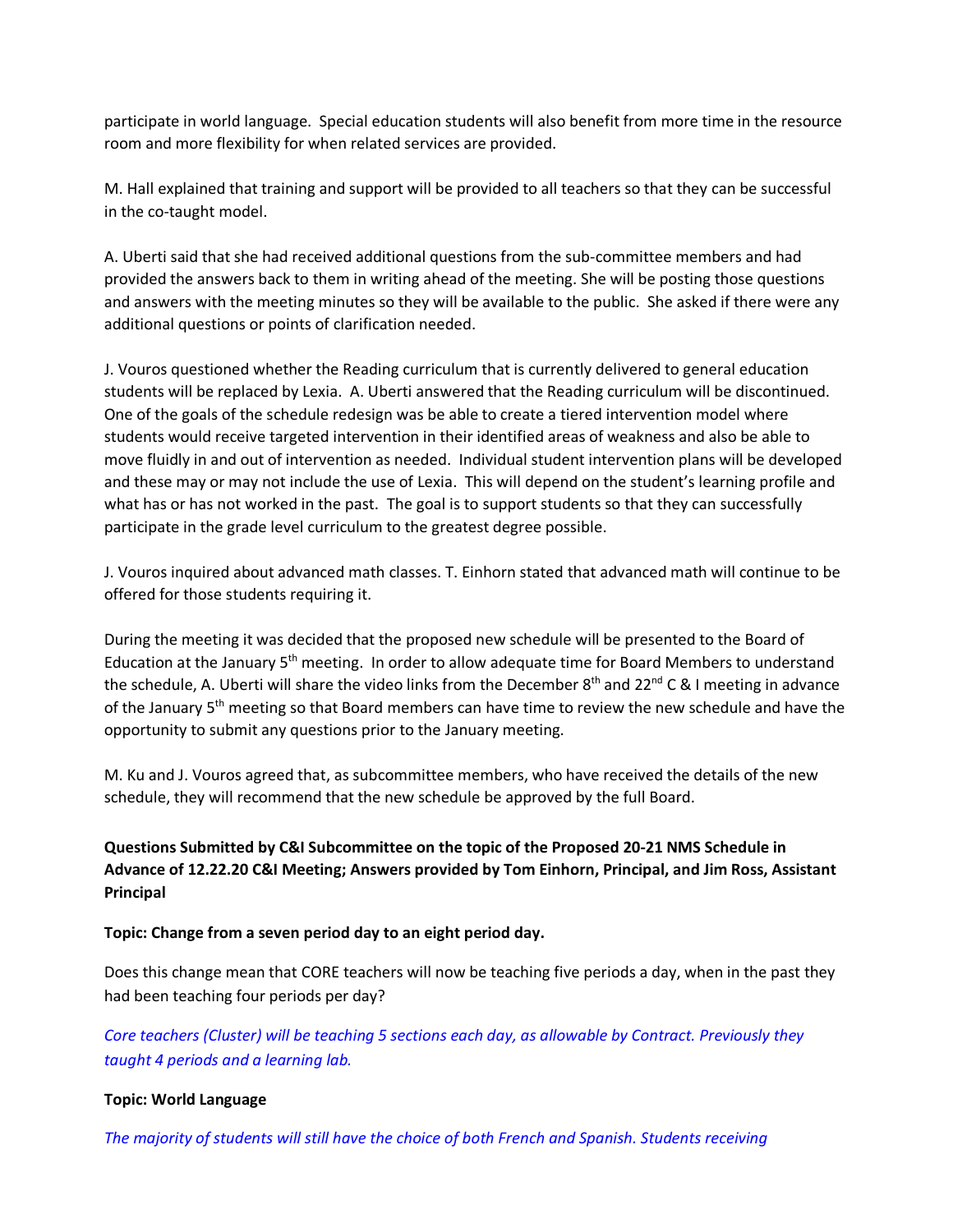# *intervention or who require a slower pace in a language will only be offered Conversational Spanish (CSpan).*

Will each world language teacher also teach one section of CSPAN or will a separate teacher teach all six sections?

# *Each World Language Teacher would teach one section of CSPAN.*

Does World Language include both Spanish and French or does choice of language happen only in the high school? If the former, must every world language teacher be fluent in both languages, since there is one world language teacher per cluster?

*The majority of students will still have the choice of either French and Spanish. Students receiving intervention or those who require a slower pace in a language will only have the option of Conversational Spanish (CSpan). Our current plan is for the students taking French to be assigned to one Grade 7 Cluster or Grade 8 Cluster. The French Teacher would split these two Cluster Assignments with a Spanish Teacher.*

## **Topic: Lunch**

Did the time allotted for lunch change, i.e., was it always 26 minutes?

*The proposed lunch period is 26 minutes as is our current lunch period.* 

## **Topic: Changes in UnifiedArts**

I remember there was concern about losing library/media time with the Reed schedule change. Has access to library/media classes changed in this schedule or is it considered "Comp Int" or "Tech Ed"?

*Access to the LMC will not change with the proposed schedule. While some students have picked out books during Learning Lab, additional times have been created and alternative ways of getting books have been developed. For example the LMC is open before and after school. Teachers routinely send students to the LMC during class when resources are needed. Additionally, we have created an on-line book ordering system where books are delivered or available for pick up. We have also invested in online ebooks for students. Computer Integration and Tech Ed are completely separate classes from Library Media.* 

Has Unified Arts block #1 changed? And, was the change to block #2 solely the replacement of FACS with STEM and Middle School Academy?

*Our current schedule has two Unified Arts Blocks for each student. There are a total of 12 UA Periods per 6 Day Cycle week. World Language has been moved from the UA Blocks and given its own period of the day ( Moving from 7 Periods to an 8 Period day). This frees up three UA Blocks per cycle week - one has been allocated to Music, one to STEM and one to the Middle School Academy. As FACS sunsets, this allows more instructional time for Health, Tech Ed and Computer Integration.*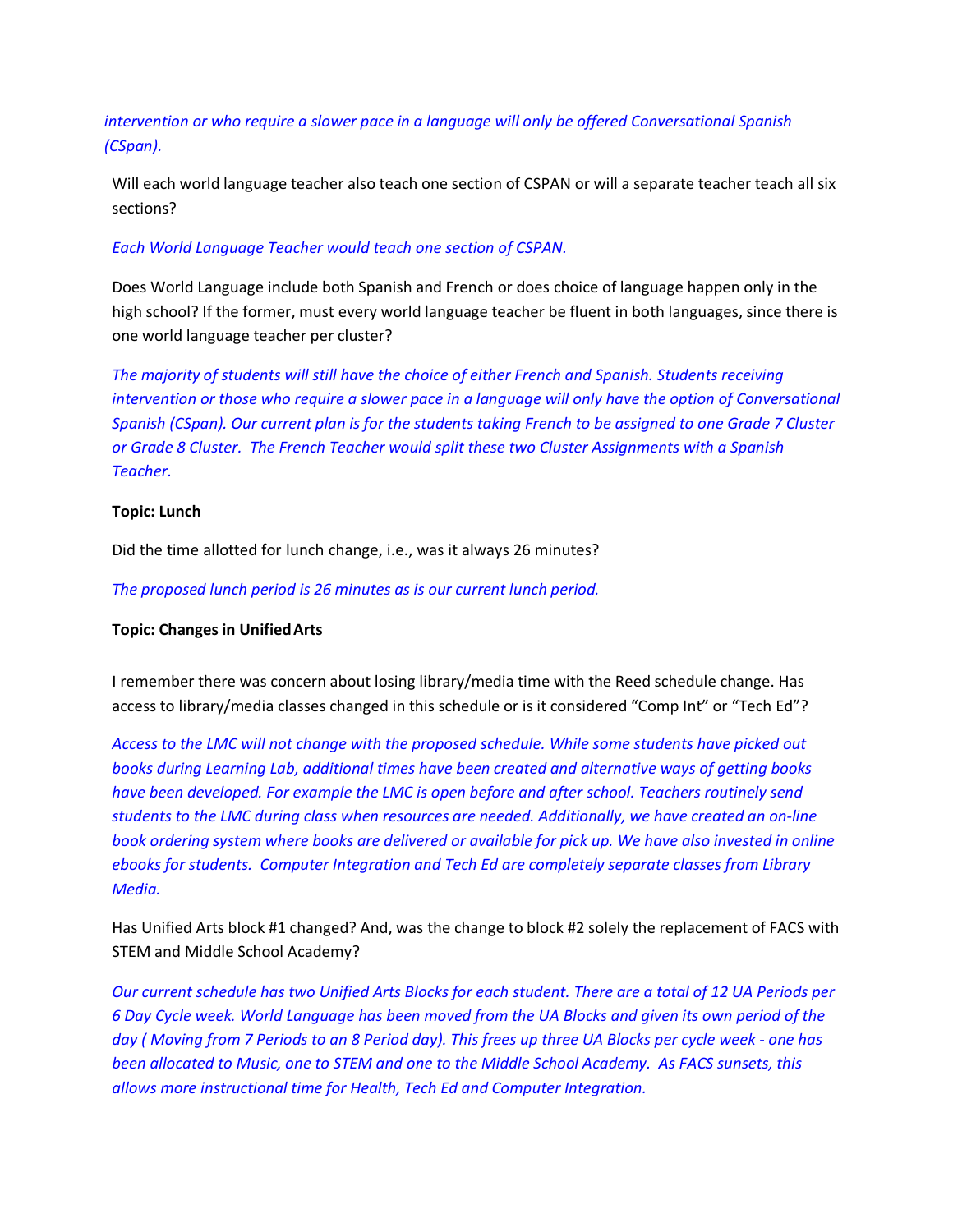Suggestion: Perhaps the proposed after school Cooking Club could be "cheffed" by senior culinary students and advised by a staff member. A PERFECT Capstone Segway.

### *This is a great suggestion, thank you.*

#### **Topic: Special Schedule Days**

Clarify what happens on these days and how it is different from what is currently happening.

D*uring the Special Schedule all classes will still meet following two 35 Minute Blocks of time. During one of the Blocks students will have the opportunity to meet in either in their music ensemble groups or one of the "Selective" Electives they choose or are assigned to. The other Block students will be on cluster for social emotional learning based on Second Step lessons.*

#### **Topic: Creating a Schedule**

Are there different approaches to constructing a MS schedule (for example, block scheduling?).

*We examined and created over 17 versions of different schedules. Many of the versions included Block Type Schedules. The proposed schedule best met our needs.*

Which surrounding districts did you look at for schedules, and what did you see in that comparison?

*We looked at schedules and spoke to staff from: Whisconier MS - Brookfield, Bethel MiddleSchool, Jockey Hollow- Monroe, Rochambeau- Southbury, Hillcrest Middle- Trumbull. Some schedules had ideas that were appealing to us and many had limitations similar to what we have been experiencing. None of the schedules we looked at offered everything we wanted to achieve. We believe that the schedule we have designed satisfies almost all of the needs we were trying to address with minimal downside. And it is uniquely ours.*

#### **Topic: Changing Enrollment**

For next year, are we using the projected enrollment numbers from Prowda or the numbers from this year (I ask because I notice that enrollment is lower than projected, but on the flip side, the real estate market is up and we may have students who will return to the district when classes are back to normal)? And if we are off, how flexible can this be?

*We referenced the current actual enrollment for Grades 6 & 7 along with considering the Prowda Projections. The proposed 5 Teacher Cluster configuration will be significantly more flexible and can accommodate the number of students that may increase or decrease over time.*

Similar to my previous question, but over a longer term, will this schedule accommodate an increasing enrollment? Now that there are 5 teachers in a cluster, won't it be more challenging to add or reduce clusters?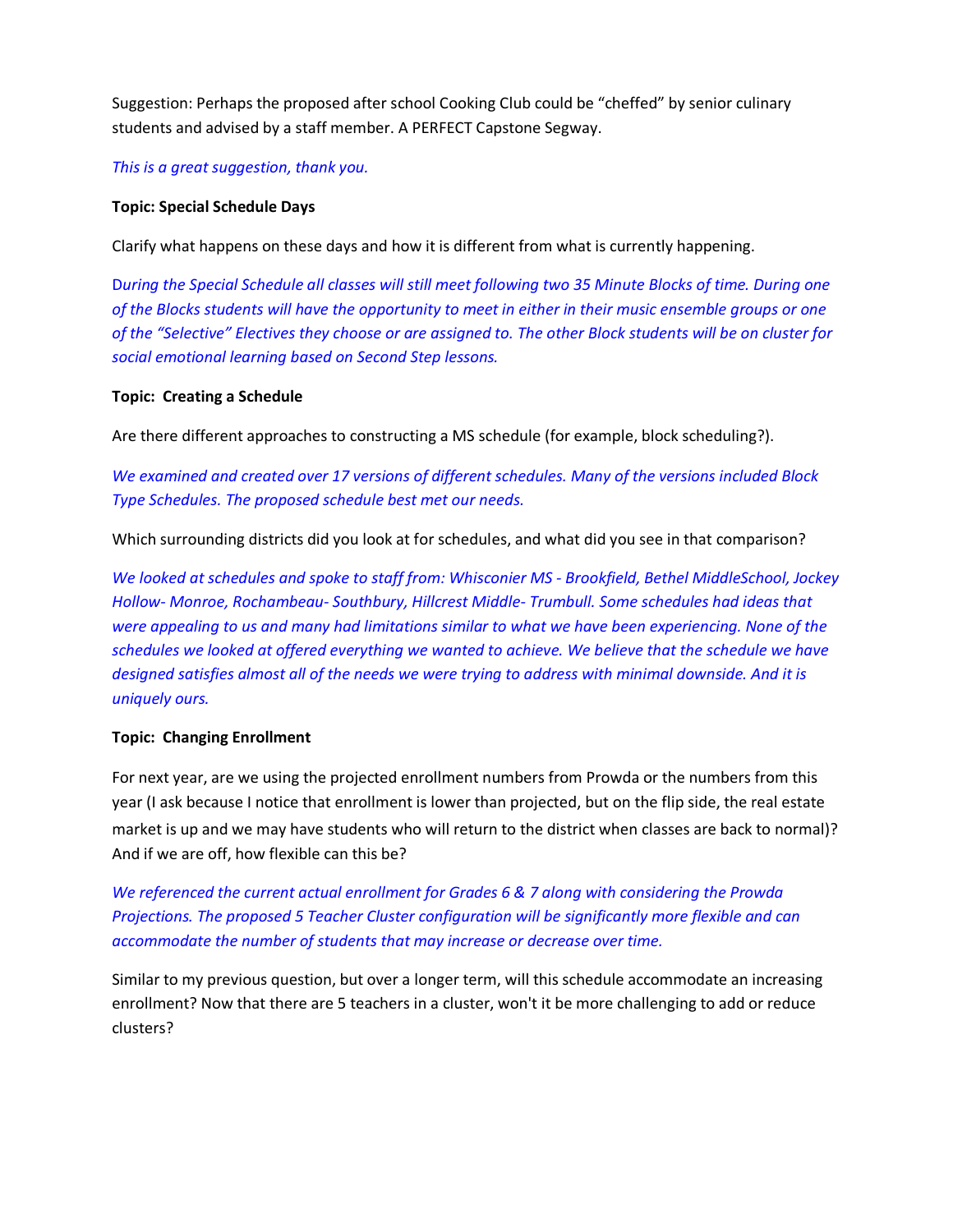*There are always challenges with adding/reducing clusters. However, having 5 teachers on a cluster actually better accommodates for fluctuations in enrollment. We can accommodate 300 to 375 students without having to add or reduce clusters. See the example below:*

*Let's say we have 300 7th graders and we had an increase to 375 7th graders 300 7th graders: 100 students per cluster; 20 students per class 375 7th graders: 125 students per cluster; 25 students per class*

## **Topic: Reading**

What will a typical schedule look like for the  $7<sup>th</sup>$  and  $8<sup>th</sup>$  grade reading interventionists? How many students will he/she be supporting? What level of tiered instruction will they service?

Interventionists' schedules will need to be fluid based on student needs, but a typical day will look like the following:

*4-5 periods intervention 1-2 periods meetings 1 period for lunch 1 period for prep*

*Please note that the Special Education students that currently receive Reading Support through our Reading Classes will be moving to an On-Cluster Support Model with their Case Managers. This will significantly decrease the overall numbers of students.*

*Currently there are 17 general education students in Grade 6 and 17 in Grade 7 receiving Intervention in Reading. This will allow those students to have individualized and flexible SRBI plans as is required by the CSDE.*

Describe how Lexia will be used by reading interventionists.

Lexia PowerUp will be used in a blended learning model that includes a combination of students working *independently online as well as teachers working directly with students offline. We recognize that it is essential that the interventionist is directly involved in the students' instruction. To this end, the interventionists will use the information gained by the independent online practice to monitor student progress and to target their direct instruction to the skill areas in need of support. An overview of the key components of PowerUp is included below.*